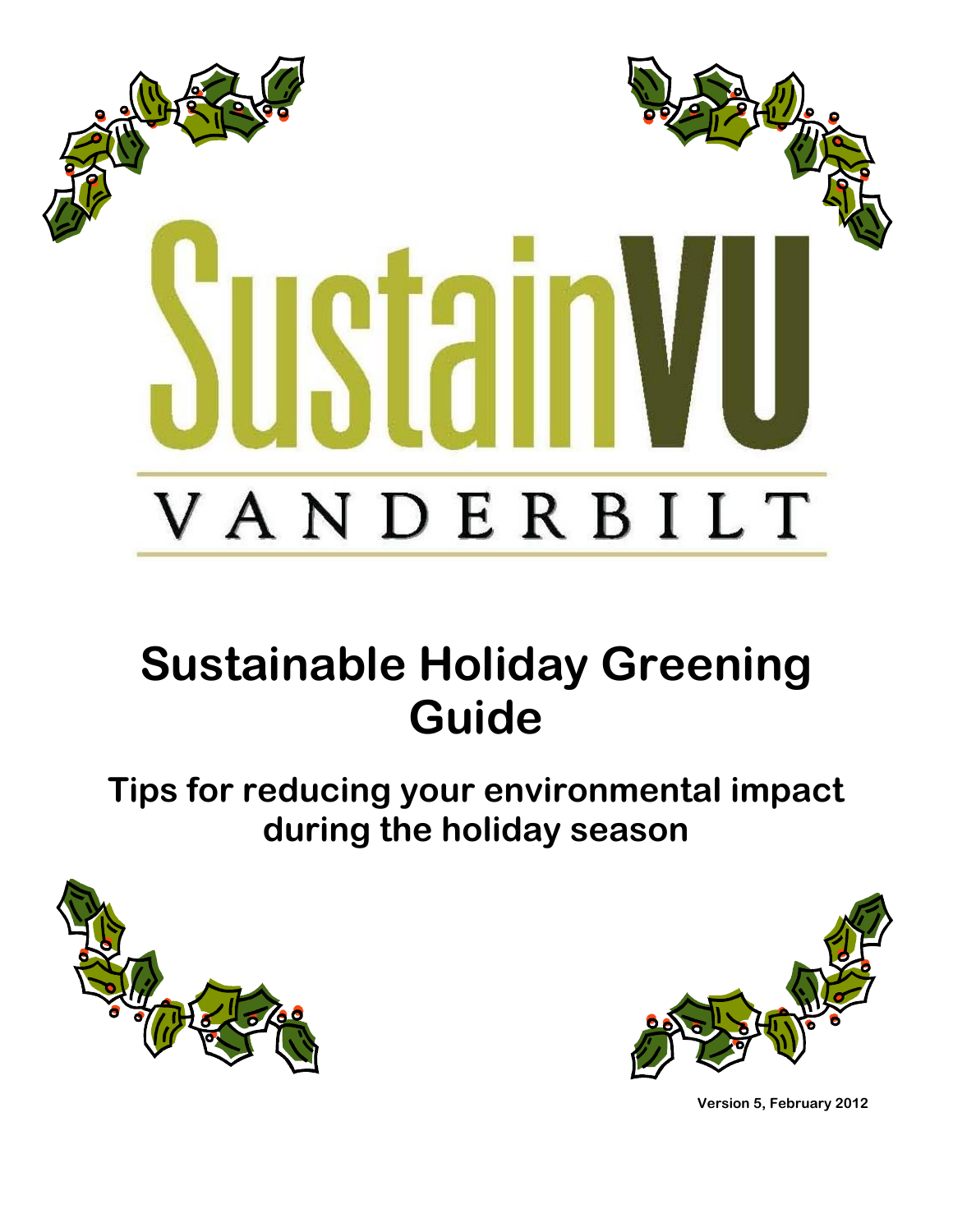**Sustainability is achieved when the needs of the present population are met without compromising the ability of future generations to meet their own needs. To achieve sustainability, we should examine the impact that our activities have on the environment and implement ways to reduce our consumption of resources and our generation of waste. In keeping with the efforts of Vanderbilt to become part of a more sustainable community, the Sustainability and Environmental Management Office has developed this Sustainable Holiday Greening Guide in order to provide the Vanderbilt community with tips to lessen their environmental impact during the holidays.**

**The holiday season brings good cheer to many people and is a wonderful time to celebrate with colleagues, friends, and family. An unintended side effect is that the holidays are also a time of excessive generation of solid waste and consumption of natural resources.**



**Did you know…?**

- **Americans throw away about 25% more trash between Thanksgiving and New Year's Eve1.**
- **If every American family wrapped just 3 presents in reused materials, it would save enough paper to cover 45,000 football fields1.**
- **35% of Americans have an unused Christmas present collecting dust in their closet2.**

**These guidelines were developed to help you think about the environmental impact of the holidays and provide some tips on how to minimize your impact as much as possible.**

## **Green Giving and Shopping**

**The exchange of gifts and cards during the holidays has become an American tradition. About 2.65 billion holiday cards are sold in the United States each year—that's enough to fill a football stadium 10 stories high1. Excessive giftgiving not only takes its toll on our pocketbooks, it also harms the environment. Millions of tons of paper products and packaging are taken to the landfill during the holiday season. These tips will help you to reduce the environmental impact of your shopping and giving this year.**

 $\overline{a}$ <sup>1</sup> "42 Ways to Trim Your Holiday Wasteline." Use Less Stuff. [http://www.use-less](http://www.use-less-stuff.com/ULSDAY/42ways.html)[stuff.com/ULSDAY/42ways.html.](http://www.use-less-stuff.com/ULSDAY/42ways.html)

<sup>2</sup> "The Massive Holiday Greening Guide." Harvard University Office for Sustainability. <http://www.docstoc.com/docs/3480574/The-Massive-Holiday-Greening-Guide>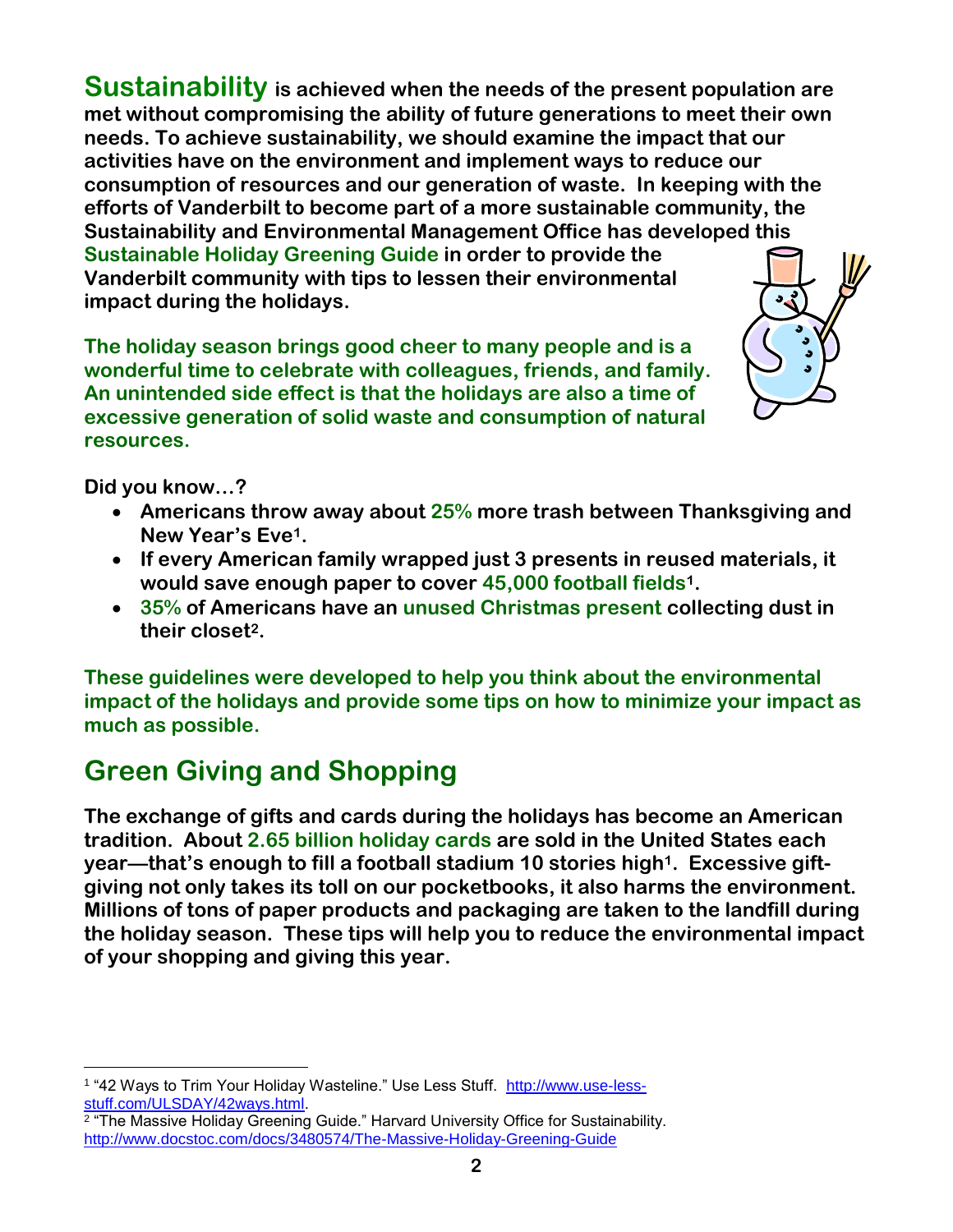## **Holiday Cards**

- **Instead of sending Holiday Cards via postal or campus mail to your colleagues, clients, friends, and family, consider sending electronic cards. You will save trees, save greenhouse gas emissions created during the transportation of the cards, save pollution from the printing process, and even save some money!**
- **Make a phone call to wish someone a happy holiday instead of sending them a card. This is a better way to really connect with people!**
- **If you send cards, choose cards that are printed with vegetable-based inks on paper with recycled content. [Seltzer](http://www.seltzergoods.com/) makes all of their products, including gift cards, envelopes, and gift wrap, from 100% post-consumer content paper.**
- **If you choose to send cards, consider buying those that provide a donation to a favorite charity. One good option is the [Vanderbilt](http://www.vanderbiltchildrens.com/holidayproject)  [Children's Hospital](http://www.vanderbiltchildrens.com/holidayproject) Holiday Project.**
- **Reuse the front of greeting cards as colorful postcards or gift tags.**

#### **Gifts**

- **You might find the perfect pre-loved gift, such as a book, picture frame, or sweater while keeping usable goods out of the landfill by using [Vandy](http://www.vanderbilt.edu/sustainvu/vandy-freeswap/)  [FreeSwap,](http://www.vanderbilt.edu/sustainvu/vandy-freeswap/) a website for Vanderbilt students, faculty and staff who are giving away (and getting) free, usable, unwanted items.**
- **Consider gifts that support your local community and generate minimal waste. This includes things like theater or performance tickets, charitable donations, or gift certificates.**
- **Give a gift that helps someone go green. Items such as energy-saving power strips, motion sensor lights, reusable stainless steel water bottles, and reusable cloth shopping bags are great sustainable gifts.**
- **Give the gift of your time. Volunteer for a charitable organization in lieu of a gift. Offer your friends and family an evening of babysitting or a home-cooked meal.**
- **Re-gift! Give a past present you didn't need or want to someone you think might appreciate it.**
- **Try to purchase items locally to help small merchants, drive less, and support the local economy. Antique and thrift stores are also great places to find unique gifts.**
- **Give a colleague an electronic magazine subscription.**
- **Give the gift of a membership to a local organization in which the recipient is interested. Plant a tree or donate a book to a local or school library in someone's honor.**
- 

- **Read about Vanderbilt University's [library gift policy.](http://staffweb.library.vanderbilt.edu/cdag/giftpolicy.html)**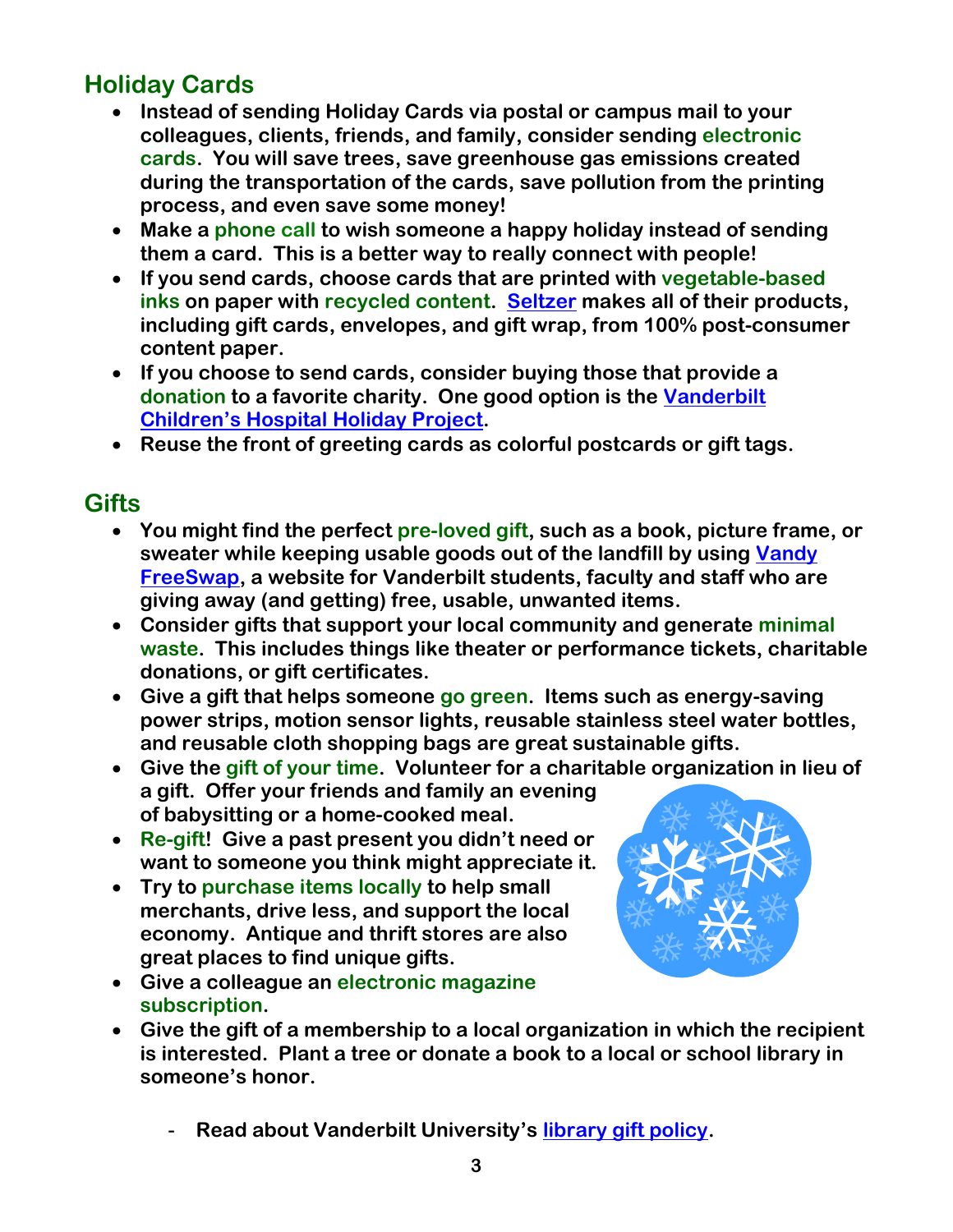- **Read about ways to support the [Nashville Public Library.](http://www.nplf.org/Ways_to_Support)**
- **Read about giving trees through the [Arbor Day Foundation.](http://www.arborday.org/join/tictim/index.cfm)**
- **[Support the military](http://www.uso.org/donatelanding.aspx) through monetary donations, Operation Phone Home, or Operation Care Package.**
- **Instead of buying gifts for your colleagues, consider organizing a group to support a needy Vanderbilt family with gift cards through the Employee Assistance Program (936-1327) or adopt an Angel through the Susan Gray School (322-8200).**
- **Purchase gifts that are fair-trade, locally made or grown, or organically grown, such as coffee or chocolate. Several great local places to shop for these items include:**
	- **[The Green Wagon](http://www.greenwagonnashville.com/)**
	- **[Ten Thousand Villages](http://www.tenthousandvillages.com/)**
	- **[Scarlett Begonia](http://scarlettbegonia.com/)**
	- **[Whole Body](http://www.wholefoodsmarket.com/stores/nashville/)**
- **If you plan to purchase electronics this holiday season, try looking for the most energy efficient models, which are generally designated with Energy Star labels from the U.S. EPA.**
- **Great ideas for green gifts can also be found through [Treehugger.](http://www.treehugger.com/giftguide/)**
- **Unsubscribe! Call or email catalog companies that send holiday catalogs to your office and home and ask to be removed from their mailing lists. To make it easy, [Catalog Choice](http://www.catalogchoice.org/) will allow you to cancel nearly all catalogs in one location.**

#### **Packaging**

- **Put gifts in reusable packaging, such as baskets, bags, or fabric wrappers.**
- **Try packaging this year's gifts in comics, newspaper, old maps, or brown paper decorated with sponge art or drawings instead of wrapping paper so your presents' packaging can be recycled after the holidays. Recycled aluminum foil can also make for a fun and different approach to wrapping.**



- **Natural fiber raffia works well as a substitute for ribbon and is recyclable too! Also look into twine or yarn made with recycled material.**
- **If purchasing wrapping paper, find responsible gift wrap that is made with post-consumer recycled content. Visit [Nashville Wraps,](http://www.nashvillewraps.com/) [Seltzer,](http://www.seltzergoods.com/) or [Fish Lips](http://www.fishlipspaperdesigns.com/)  [Paper Designs](http://www.fishlipspaperdesigns.com/) for more information on eco-friendly**

**wrapping paper. Look for paper printed with plant-based inks instead of harmful petroleum based products.** 

 **Reuse old boxes and packaging materials such as Styrofoam peanuts, or donate them to mail centers. Any UPS store will accept peanuts for reuse**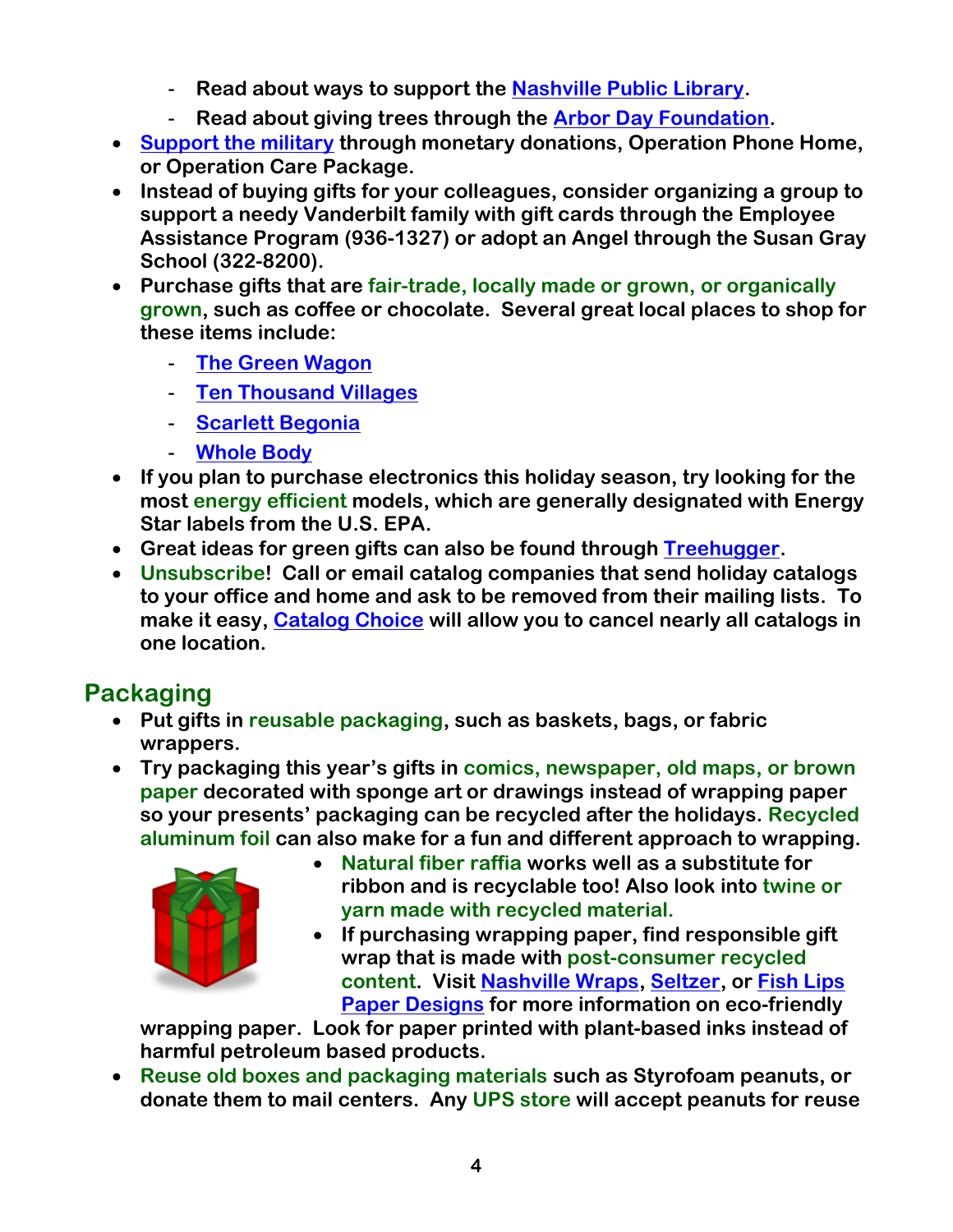**in any quantity and in any container. For free materials available for use, check out the [Vandy FreeSwap packaging section.](http://www.vanderbilt.edu/sustainvu/vandy-freeswap/)**

- **Bring your own tote bags in which to carry your purchases when you go shopping.**
- **Online shopping keeps you out of your car and off the roads, and may curb impulse buying. However, consider how far your purchases have to travel to reach you.**
- **Plan ahead and consolidate your shopping trips to save time, gas, and hassle. Try to get all of your shopping done at several stores that are near each other.**

## **Holiday Decorating**

### **Christmas Trees**



**Choosing between an artificial tree and a real tree can be a difficult decision. Here are some things to consider while decorating for the holidays:**

- **Consider buying a [live tree with a rootball](http://www.bhg.com/gardening/trees-shrubs-vines/trees/buying-a-christmas-tree-to-plant/) that is native to the area. After the holidays, plant it in your yard.**
- **[Recycle your real tree](http://search.earth911.com/?what=christmas+trees&where=&latitude=&longitude=&country=&province=&city=) following the holidays—they make great mulch!**
- **Decorate an indoor plant instead of a tree this year.**
- **If you do purchase an artificial tree, be sure to use it for many years. Artificial trees consume energy and petroleum-based materials during their manufacture. If pre-lighted, be sure to buy one with LED (lightemitting diode) lights.**

## **Other Tips for Decorating**

 **Invest in LED (light-emitting diode) holiday lights, which use 90% less energy than traditional incandescent lights and can last up to 100,000 hours!**



- **Host an old ornament swap with friends instead of purchasing new ones. Or, take a trip to your local antique shop or thrift store to find great preloved decorations.**
- **Check out [Vandy FreeSwap!](http://www.vanderbilt.edu/sustainvu/vandy-freeswap/) You might find free, pre-loved decorations such as wreaths, ornaments, lights, tablecloths, and more.**
- **As an alternative to decorative string lights, use popcorn and cranberries, or colored raffia made with post-consumer recycled content.**
- **Make your own wreaths and table centerpieces using materials from your yard or around your home.**
- **Conserve energy by only leaving holiday lights turned on for a small period of time each night. You may want to place your lights on self-timers**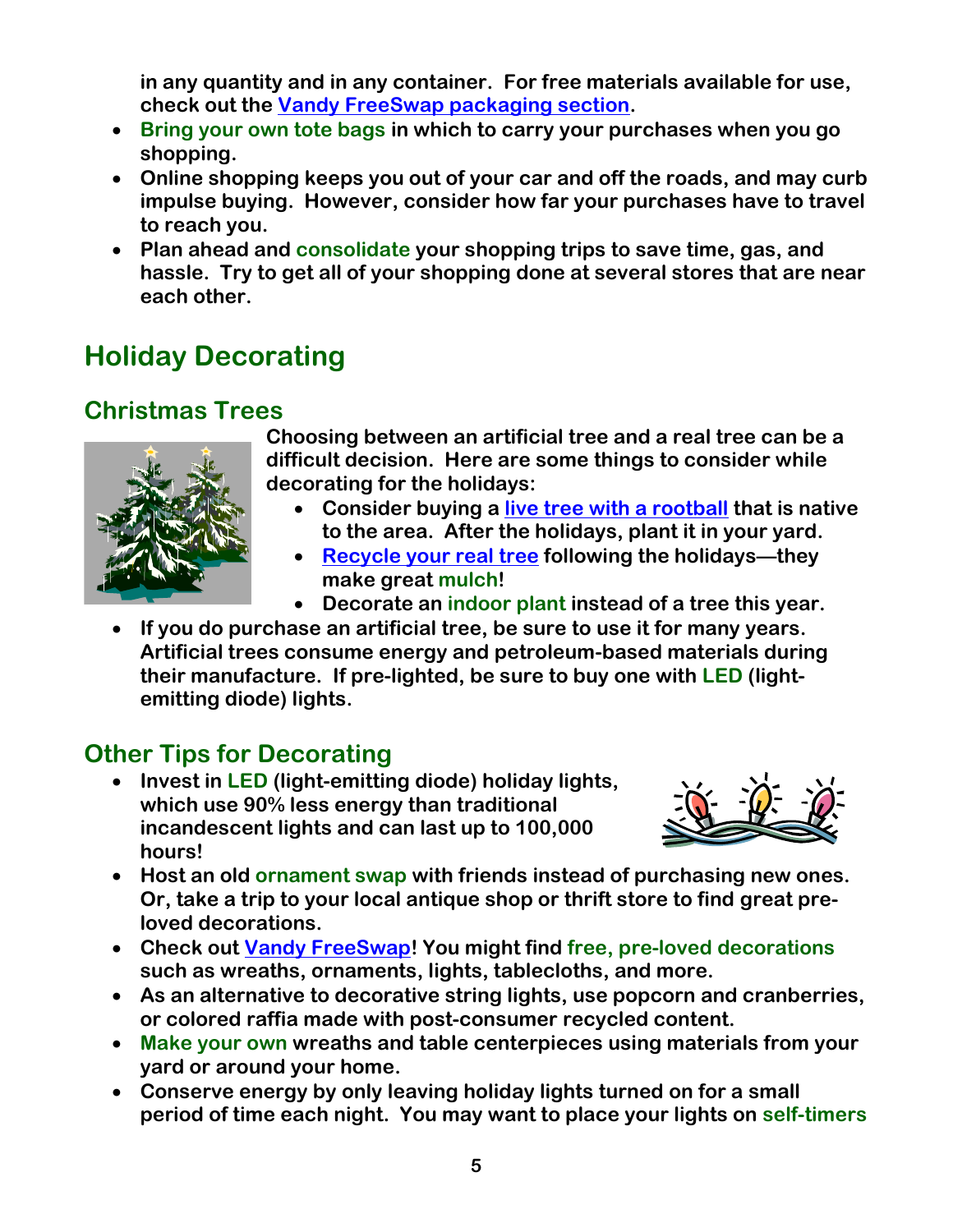**that turn your lights on and off at pre-programmed hours so you don't forget or leave them on all night.**

 **Instead of traditional paraffin wax candles, use soy candles. Made from renewable soybean oil, these candles do not emit unsafe aromatic hydrocarbons and produce less soot than paraffin candles. Soy candles are available at various local stores, including Target, Walmart, and Walgreens, and also make great gifts.**

# **Holiday Entertaining**

#### **Food**

**Whether you are preparing a home-cooked holiday meal or hosting a holiday party, these tips will help to make your meals more environmentally friendly. For sustainable food practices, consider the food itself, the transportation of the food, and the waste produced by food packaging. Sustainable food practices include:**

- **Grocery shopping at stores or hiring caterers who commit to using locally grown and organic food. This greatly reduces the distance the food had to travel to your home or event, making it fresher, and reducing the environmental impact of that transportation process.**
- **Using reusable china plates and utensils whenever possible, especially when hosting a large event, to reduce the waste of disposables.**



**Several local companies who offer these products for rental include:**

- **[Art Pancake](http://www.artpancakeparty.com/) at 615-834-1234**
- **[Classic Party Rentals](http://nashville.classicpartyrentals.com/) at 615-641-1111**
- **[Grand Central Party Rentals](http://www.grandcentralparty.com/) at 615-868-3747**
- **[Liberty Party Rental](http://libertypartyrental.com/) at 615-822-4392**
- **If disposables must be used, here are some choices, recommended in order of least environmental impact: 1) paper products with a high recycled content (i.e. paper cups or napkins made with recycled paper), 2) bioware that is made of corn, potatoes, etc. that is biodegradable or compostable, or 3) recyclable plastic ware.**
- **Eliminate excess packaging by serving food in large containers instead of single-servings. Provide bulk water, coffee and drink dispensers instead of individually packaged products.**
- **Serve bite-sized or finger foods to minimize plate and utensil use.**
- **Get an accurate count of attendance before the event to eliminate excess food waste.**

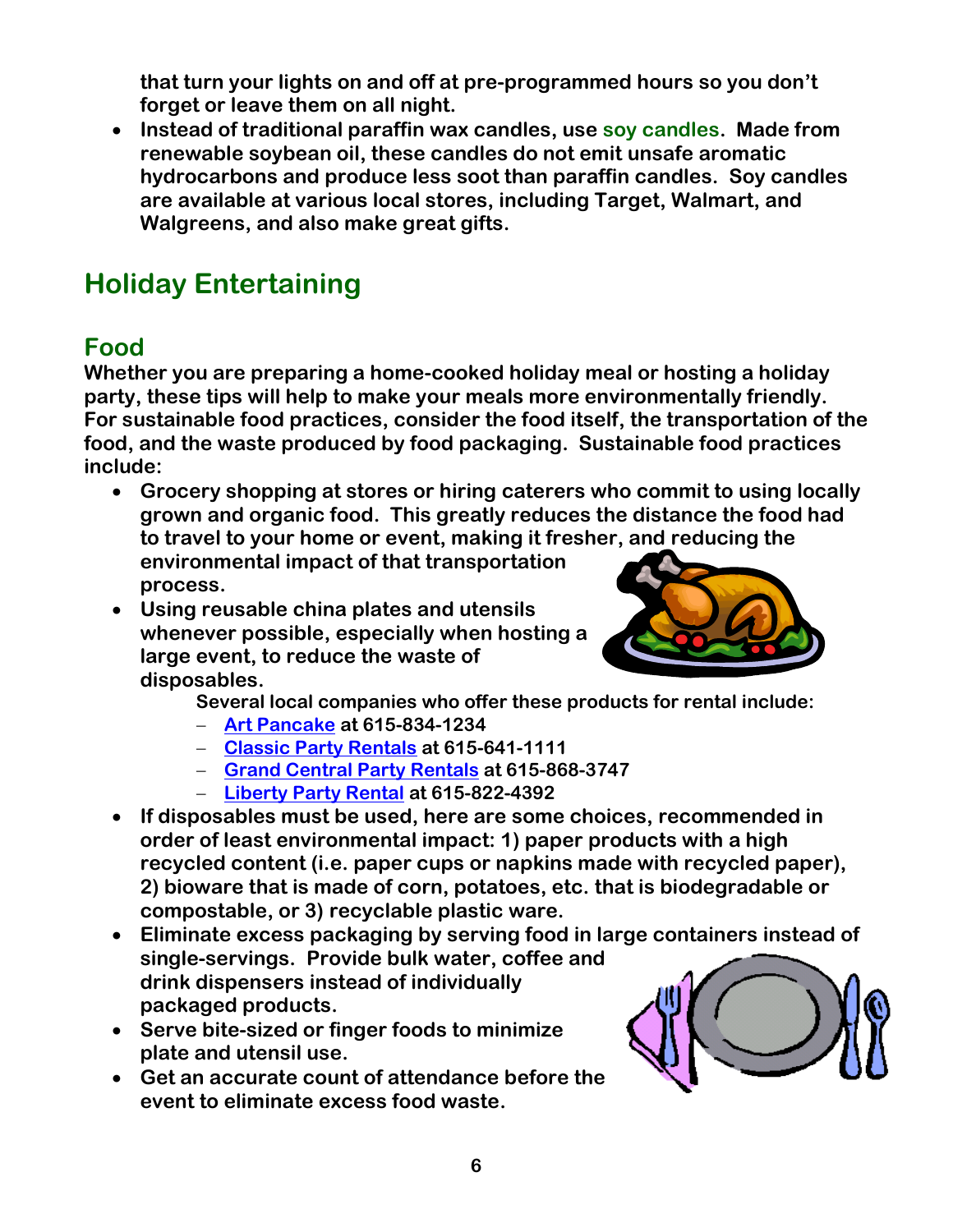- **Donate excess food to food banks, if possible. Make sure you call ahead to learn holiday hours of operation:**
	- **[Second Harvest Food Bank](http://secondharvestmidtn.org/) at 615-329-3491**
	- **[Nashville Rescue Mission](http://www.nashvillerescuemission.org/) at 615-255-2475.**

#### **Alternative Food Options**

**Did you know that the meat production industry is resource intensive, consuming fossil fuels, water, and land; and creating pollution and greenhouse gas emissions? The production of chicken and turkey has considerably less impact on the environment than other meats, such as beef and lamb.**

- **Seek free-range and/or locally raised meat for your holiday celebrations.**
- **Consider serving or eating less meat this year and serving vegetarianand/or vegan-friendly alternatives to turkey or ham at your holiday celebrations. Several options include:**
	- **Field Roast's Celebration Roast and Gardein Stuffed Turk'y Roast are great vegetarian-friendly options that are stuffed with fruits and vegetables and seasoned with savory spices.**
	- **Tofurky Roasts are available in many grocery stores and at VU's Turkey Toss.**
	- **Lentil loafs are another great option to traditional meat dishes.**
- **Consider serving hearty vegetable dishes, such as stuffed winter squashes, pumpkin, sweet potatoes, brussel sprouts, carrots, broccoli, swiss chard, mushrooms, and more! The recipes are endless!**
- **[AllRecipes.com,](http://allrecipes.com/) [FoodNetwork.com,](http://www.foodnetwork.com/) and [WholeFoodsMarket.com](http://wholefoodsmarket.com/recipes/) all publish numerous ideas and recipes for celebrating the holidays with vegan, vegetarian, and gluten-free menu options.**

## **Party Planning**

- **[Publicize your event](http://www.evite.com/) via email and the internet by sending online invitations. You will save trees, save greenhouse gas emissions created during the transportation of the invitations, save pollution from the printing process, and even save some money!**
- **If you do use printed materials, make sure invitations are printed on paper with post-consumer recycled content with vegetable-based inks.**
- **Decorate using items you already have or ones that you can borrow from friends. Also consider decorations that can be reused and enjoyed after your event, such as whole fruit, small plants, or herbs.**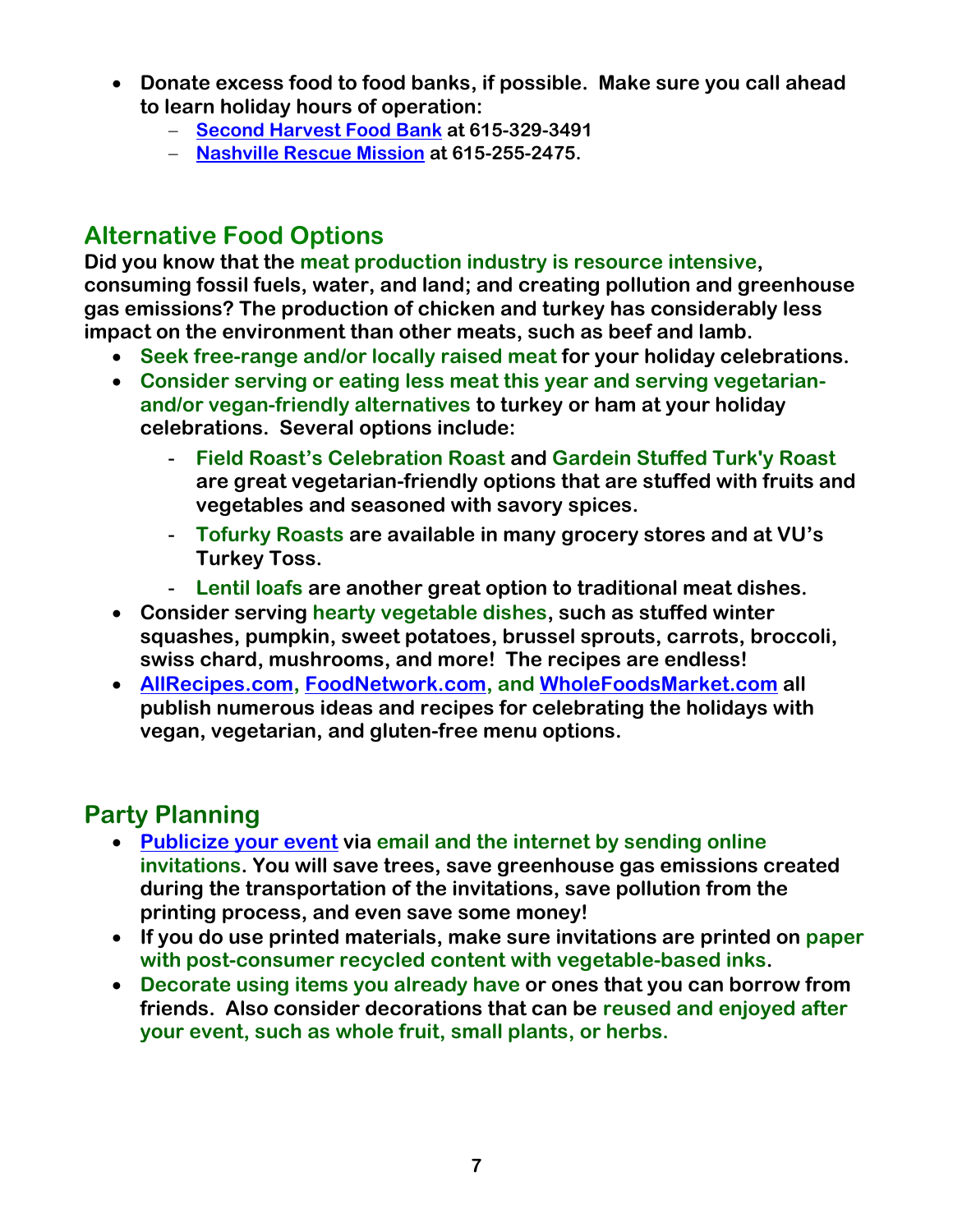## **Other Entertaining Tips**

- **Request recycling bins for your holiday event here at Vanderbilt:**
	- **For events held on Vanderbilt's campus, include a request for recycling on your work order to Plant Operations. If you don't have a work order for your party, you can contact Vanderbilt's recycling coordinator at 615- 34EARTH or [recycle@vanderbilt.edu.](mailto:recycle@vanderbilt.edu)**
	- **If you are not serviced by Plant Operations, you can specify within your catering contract that the caterer provide recycling containers and remove the recycling when they leave.**



- **Provide separate containers for recycling aluminum/tin and plastic.**
- **Place recycling containers next to trash bins for easy access.**
- **Announce to guests what and where to recycle.**
- **Kids love to recycle so put them in charge of collecting recyclables at family events.**
- **[Click here](http://www.nashville.gov/recycle) or visit your local community's website to find locations where you can take recyclables.**
- **When hosting a party, lower the thermostat. More people in an area means more body warmth.**

## **Travel**

- **Encourage and participate in carpooling to and from holiday celebrations.**
- **If driving long distances, be sure to check the air in your tires to achieve optimal gas mileage while traveling.**
- **If flying, consider offsetting the carbon emissions of your flight. Helpful information can be found through [Terrapass.com,](http://www.terrapass.com/) [carbonfund.org,](http://www.carbonfund.org/) [myclimate.org,](http://www.myclimate.org/) and [nativeenergy.com.](http://www.nativeenergy.com/)**
- **If you will be away from home or the office for long periods of time, remember to set your thermostat to a lower temperature or program the vacation setting on your programmable thermostat.**



 **While you are on vacation turn down your electric and gas water heaters to conserve energy and gas.**